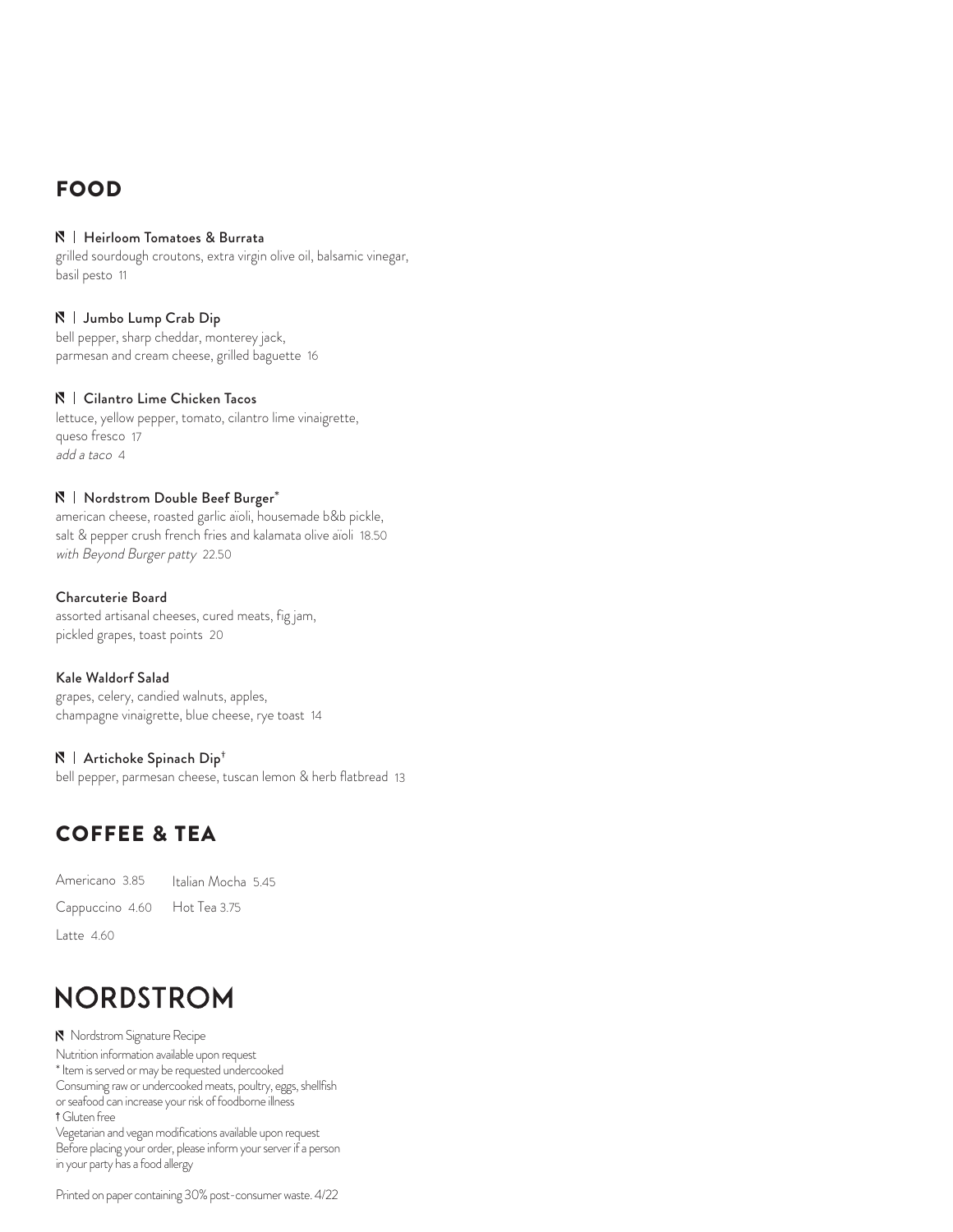## **COCKTAILS**

 $\mathsf{N} \parallel$  signature cocktails *\$12 during Happy Hour | Mon-Fri | 2:30 - 5:00* 

BLUEBERRY BLUSH 18.00 chopin vodka, blueberry, lemon, lavender

WEEKEND GETAWAY \* 19.00 olmeca altos plata tequila, giffard pamplemousse, egg white, grapefruit, lemon, bitters

BASIL CUCUMBER COOLER 18.00

aviation gin, cucumber, basil, lime, soda

**VINE STREET** 18.00 chopin vodka, rosé, lime, grape, mint, prosecco

**BILLIONAIRE** 19.00 maker's mark bourbon, grenadine, lemon, absinthe

**SMOKE AND HEAT** 18.00 vida mezcal, jalapeño, grand marnier, lime, orange, smoked sea salt

POLKA DOT BIKINI 18.00 chopin vodka, giffard pamplemousse, lemon, prosecco

#### **CLASSIC COCKTAILS**

APEROL SPRITZ 18.00

aperol, prosecco, soda

**VESPER** 22.00 the botanist gin, grey goose vodka, lillet blanc

HIGH FASHION 20.00 woodford reserve bourbon, macallan 12 yr, mission fig syrup, aromatic bitters MOSCOW MULE 18.00 chopin vodka, lime, fever tree ginger beer

8.00

8.00

#### SPIRIT FREE & HANDCRAFTED MOCKTAILS

also available as cocktails

ROSEHOUND 14.00 seedlip grove, grapefruit, honey, rosemary

LILAC FIZZ 8.00

lavender, lemon, soda BERRY GINGER SMASH

blackberry, fever tree ginger beer, lime

ALMOND MINT SODA

giffard orgeat, lime, mint, soda

4.60 5.25 4.75 NORDSTROM COLD BREW SOULSTICE ICED TEA FEVER TREE GINGER BEER

#### Nordstrom Signature Recipe

\* Item is served or may be requested undercooked Consuming raw or undercooked meats, poultry, eggs, shellfish or seafood can increase your risk of foodborne illness

### WINE

#### SPARKLING

Ruffino, Prosecco, Italy 15.00 / 45.00 Domaine Ste. Michelle, Brut Rosé, Washington 15.00 / 45.00 J Vineyards, 'California Cuveé', Sparkling, California 18.00 / 54.00 Veuve Clicquot, 'Yellow Label', Champagne, France 22.00 / 66.00

#### **WHITE**

Solitar, Riesling, Mosel, Germany 16.00 / 48.00 Santa Cristina, Pinot Grigio, Delle Venezie, Italy 15.00 / 45.00 Decoy, 'by Duckhorn', Sauvignon Blanc, California 16.00 / 48.00 Kim Crawford, Sauvignon Blanc, Marlborough, New Zealand 15.00 / 45.00 CSM, 'Mimi', Chardonnay, Horse Heaven Hills, Washington 15.00 / 45.00 Daou, Chardonnay, Paso Robles, California 16.00 / 48.00 Sonoma Cutrer, Chardonnay, Sonoma, California 17.00 / 51.00 Cakebread, Chardonnay, Napa Valley, California 78.00

### ROSÉ

Jean Luc Colombo, 'Cape Bleue', Rosé, Provence, France 15.00 / 45.00 Whispering Angel, 'The Palm', Rosé, Provence, France 17.00 / 51.00

#### RED

Erath, 'Resplendent', Pinot Noir, Oregon 16.00 / 48.00 Sea Sun, Pinot Noir, California 17.00 / 51.00 Decoy, 'by Duckhorn', Merlot, California 16.00 / 48.00 Villa Antinori, Rosso Toscana IGT, Tuscany, Italy 17.00 / 51.00 Hess, 'Shirtail', Cabernet Sauvignon, Lake County, California 16.00 / 48.00 CSM, 'Mimi', Cabernet Sauvignon, Washington 16.00 / 48.00 Daou, Cabernet Sauvignon, Paso Robles, California 20.00 / 60.00 Trefethen, Cabernet Sauvignon, Napa Valley, California 103.00

# BEER

Bell's 'Two Hearted' Ale 6 Sixpoint 'The Crisp' Pilsner 7 Sierra Nevada Pale Ale 7 Allagash White Ale 8 Wolffer Rose Cider 9